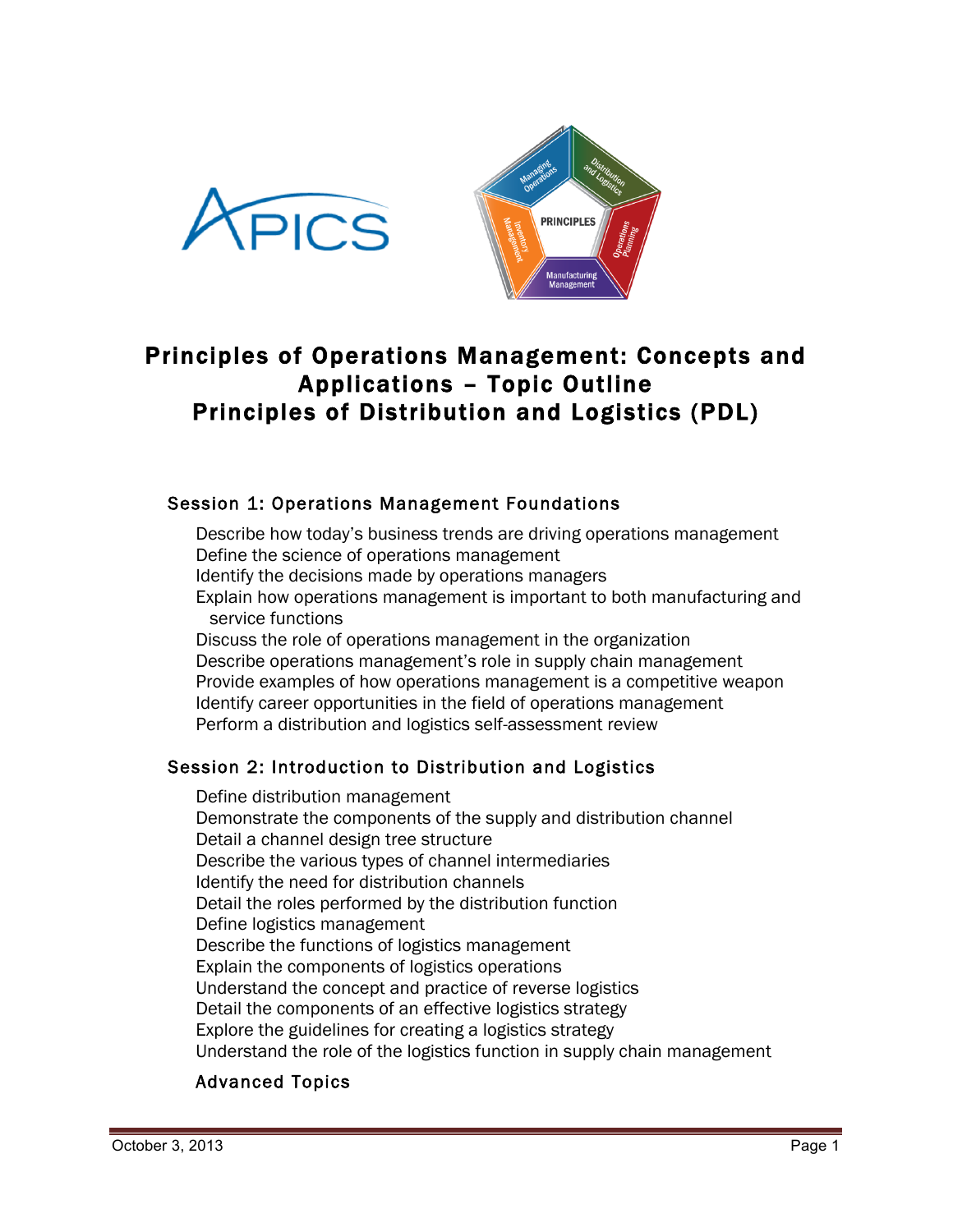The organization of logistics The distribution sorting process Value-added role of logistics Reverse logistics financial worksheet

# Session 3: Channel Network Design

Define the activities involved in channel network design Explain the reasons for supply and distribution channels Detail critical channel network design considerations Understand channel network design factors Outline levels of channel network dependency Work with the channel configuration attribute matrix Describe several different channel network design options Compare distribution network design option performance Deploy a framework for channel network design Discuss the micro decisions influencing distribution channel design Use the factor-rating method for channel network design Use the center-of-gravity method for channel network design Detail channel demand and capacity.

# Advanced Topics

Global channel facilities Delivery network facilitators Location break-even analysis

# Session 4: Inventory Management

Define the inventory management function Identify the functions of inventory Outline he strategic inventory management process Understand the characteristics of inventory in the distribution channel Trace channel inventory and demand flows Identify the components of inventory replenishment Describe replenishment ordering techniques Understand the order point model Calculate order point safety stock Determine the replenishment order quantity Identify the components of inventory carrying cost Calculate the EOQ Work with minimum/maximum inventory controls Detail the replenishment planning process

# Advance Topics

The periodic review system Normal distribution diagram Measuring inventory performance Calculation order points with supplier lead time uncertainty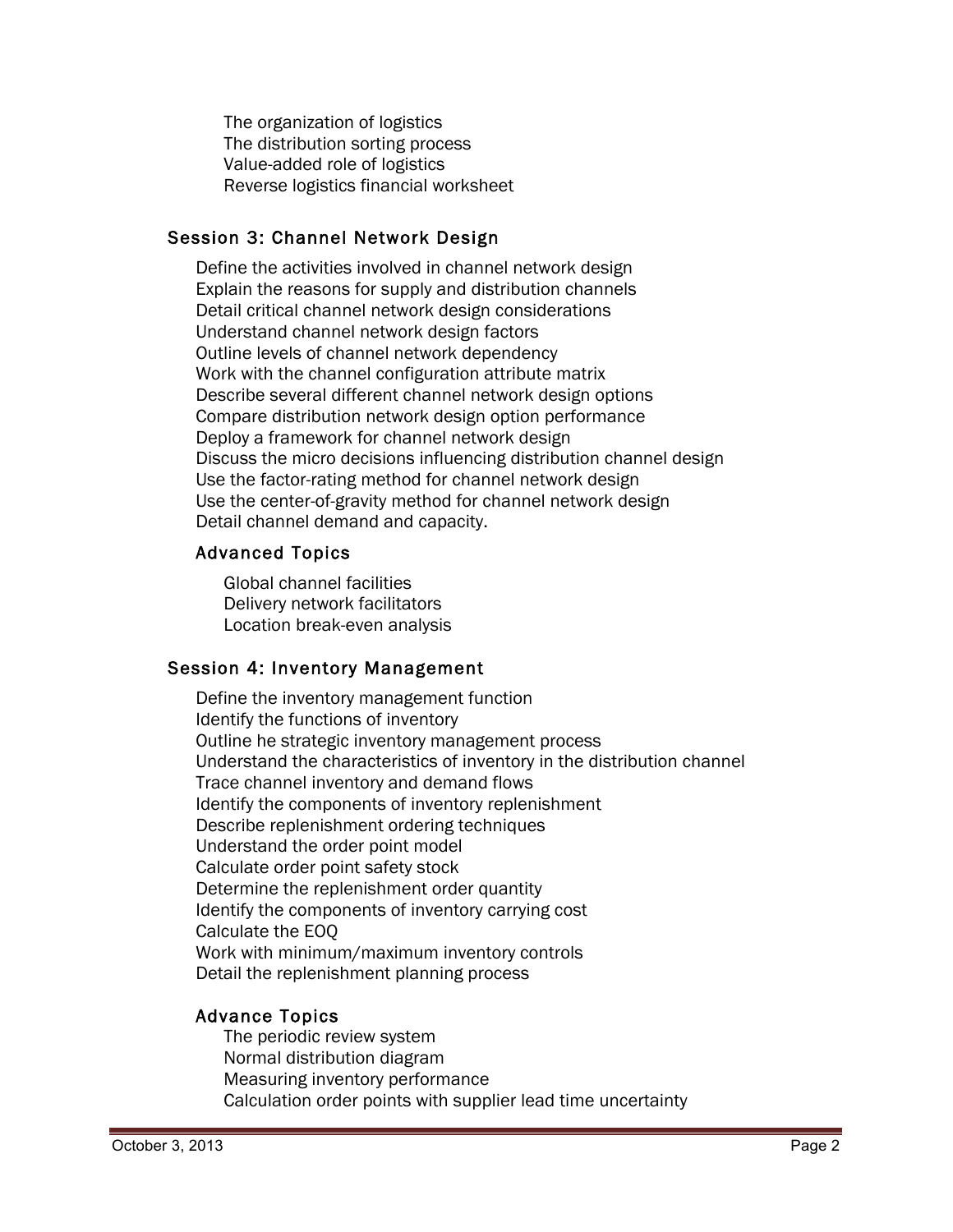Cycle counting processing

## Session 5: Distribution Requirements Planning (DRP)

Describe distribution channel dependencies Detail "Push" system functions Detail "Pull" system functions Decide what to choose: reorder points or DRP? Define distribution requirements planning (DRP) Explore time phasing – the heart of DRP Understand the DRP planning grid Calculate the projected available balance (PAB) and the DRP grid Calculate net requirements and the DRP grid Review the DRP planned order generation Perform PAB and net requirements recalculation Explore DRP and the bill of distribution (BOD) Outline the DRP planning process Perform a full DRP calculation

## Advanced Topics

Fair share allocation Using safety stock in DRP Using DRP for logistics capacity planning Developing a warehouse capacity plan Exploring distribution resources planning (DRP II)

#### Session 6: Mid-Term Exam

#### Session 7: Warehouse Management

Define warehouse management Detail warehouse functions – material handling, product storage, order management, and information transfer Describe the different types of warehouse – private, public, contract, and intransit Explore the basic objectives of warehousing Review warehousing strategic decision components Use of third party logistics (3PL) service providers in warehousing strategy Detail the warehouse operational management process Discuss the importance of warehouse work standards Describe the warehouse receiving flow Examine the functions of warehouse stocking activities Illustrating the components of successful warehouse inventory transaction management Outline the order picking and shipping flow Emphasize the importance of warehouse performance measurements

#### Advanced Topics

Specialized warehousing services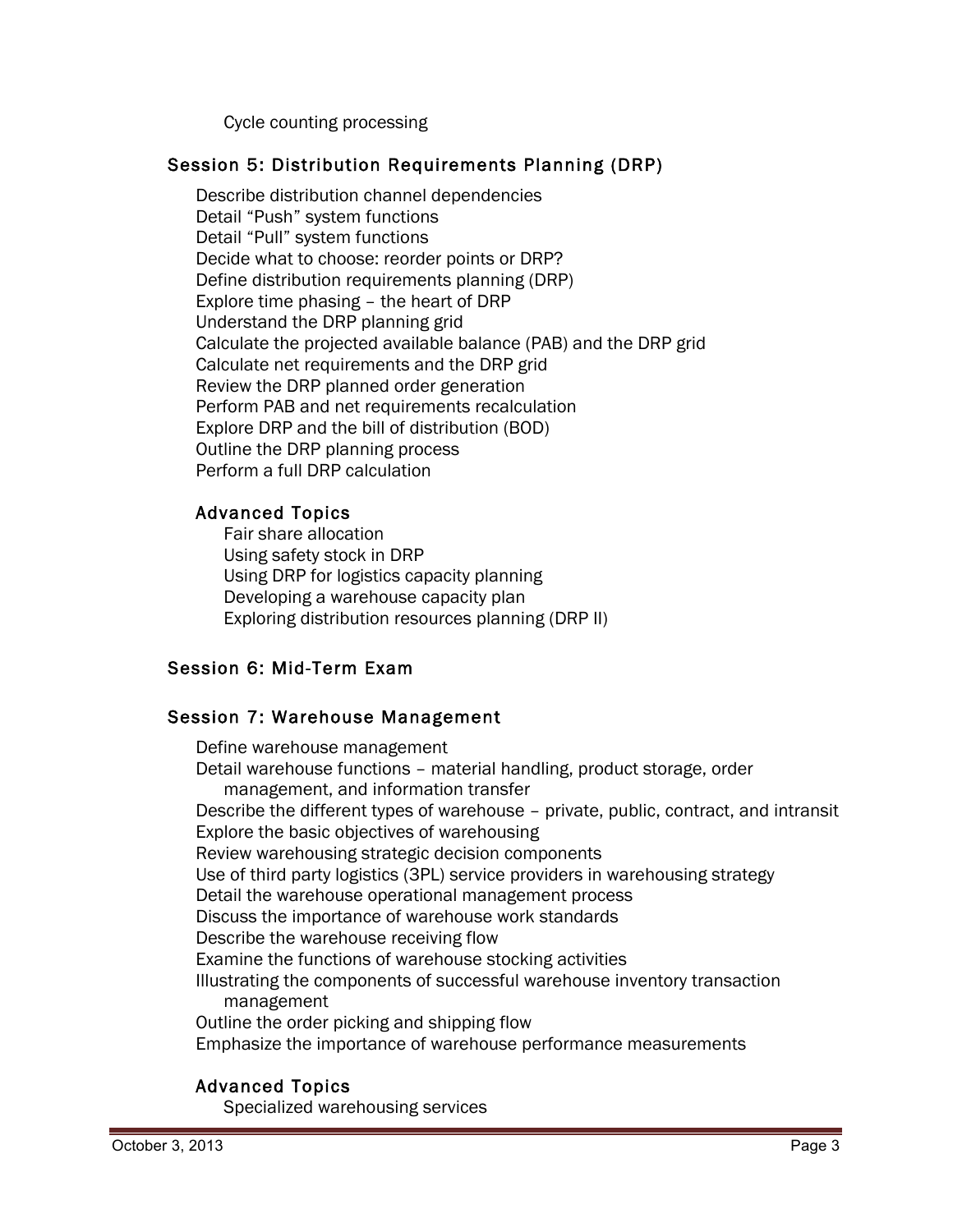Warehouse strategy steps Developing warehouse time standards Annual physical inventory and cycle counting Approaches to measuring logistics performance

## Session 8: Packaging and Material Handling

Define warehouse design and layout objectives Determine warehouse size and capacity Describe basic warehouse layouts Understand warehouse layout development Detail warehouse design layout principles List the key principles of materials handling Classify the types of storage systems Outline large-item or large-volume product storage Review small-item or low-volume product storage Review automated storage systems Discuss stocking inventory in warehouse locations Describe dock materials handling equipment Describe mobile materials handling equipment Define the role of packaging and unitization List the key drivers of warehouse automation Detail the components of warehouse automation

#### Advanced Topics

Cube utilization and accessibility The cross-docking warehouse Advanced dock door management Warehouse space calculation Shipping containers Environmental impact of packaging

#### Session 9: Transportation Management

Define transportation management Understand the fundamental principles of transportation Detail the principles of transportation operations Describe transportation participants Outline the load transport aspects of transportation services Outline the product storage aspects of transportation services Explain the relationship of transportation to other business functions Classify the modes of transportation: motor railroad, air, water, pipelines, and intermodal Describe the types of transportation carriers Define the functions and impact on transportation of third-party logistics (3PLs) Outline the various forms of logistics outsourcing models Detail the challenges facing today's transportation industry